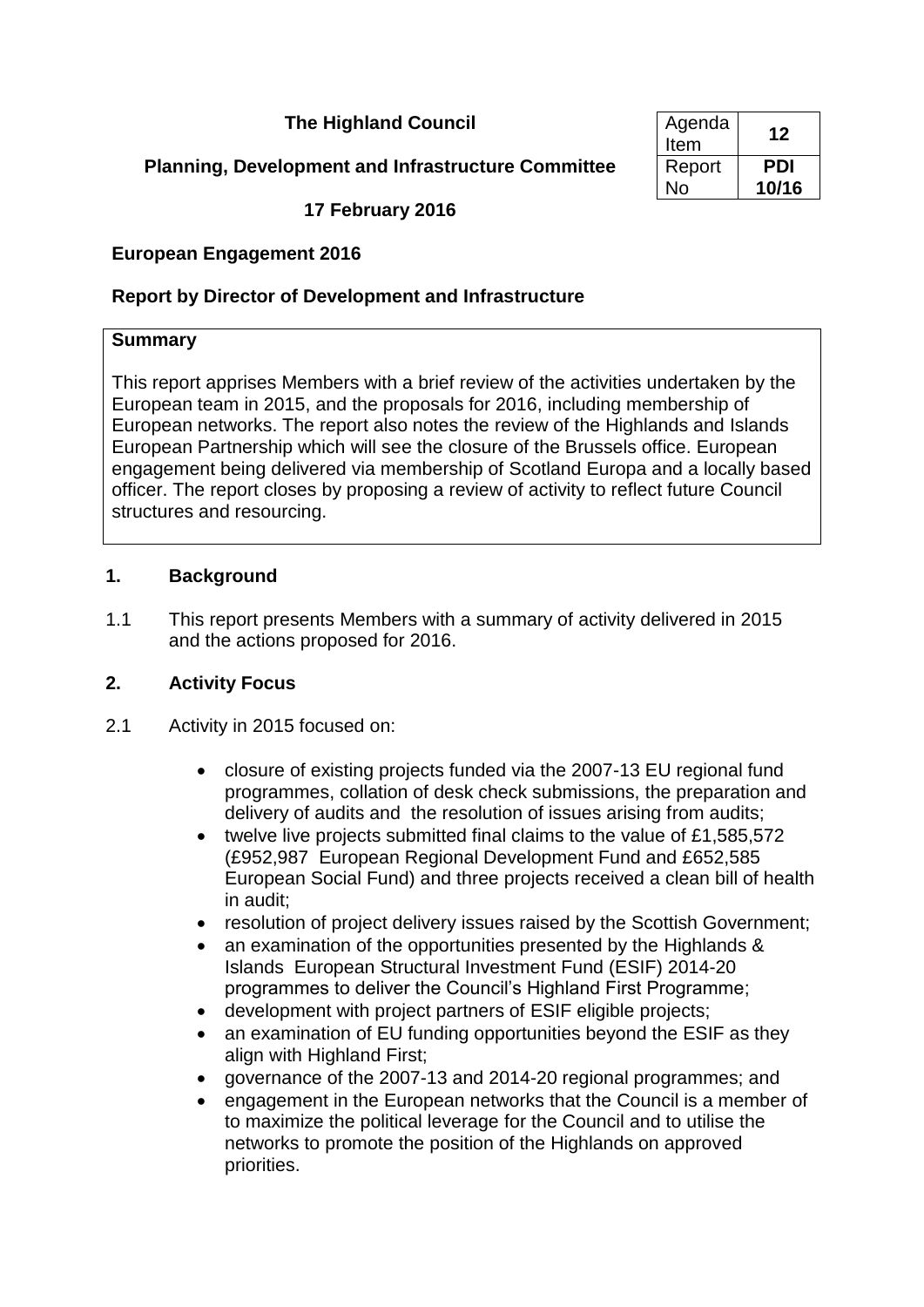- 2.2 Activity in 2016 will focus on:
	- working with the Highlands and Islands, and the Scottish Government to effect implementation of the 2014-20 ESIF programmes;
	- work with colleagues to develop projects for the regional ESIF programmes;
	- develop, with project leaders and the Finance Service, the management and administrative, structures and processes to ensure efficient project delivery, to facilitate grant claim and meet audit requirements;
	- appraisal of the funding opportunities for the Council beyond the ESIF programmes to assist deliver Highland First;
	- assist in the governance of the ESIF 2014-20 programmes;
	- engagement in the European networks that the Council is a member of to maximise the benefits that can accrue to the Council and Highland;
	- work with project managers and Finance Service in preparation for outstanding audits of 2007-13 projects; and
	- a review of priorities to reflect the revised Council budget and resources.

## **3. European Structural and Investment Funds (ESIF) 2014 - 20**

- 3.1 Members will be aware that the delivery of the 2014-20 European Structural Investment Funds (ESIF) has been delayed. Despite the Scottish Government working on the development of the programmes since 2011, the European Regional Development and Social Fund programmes were only approved in mid December 2014. The Scottish Rural Development Programme (SRDP) got the seal of approval in May 2015. This is important as the Highland LEADER programme is funded via the SRDP. Finally the Fisheries Programme, the European Maritime and Fisheries Fund (EMFF) only got the green light from Brussels on 3 December 2015.
- 3.2 Late approval has meant delays in programme implementation giving rise to the following implications:
	- a reduction in the time available to spend the monies;
	- a reduction in the positive development impacts on the region due to late project starts and loss of development capacity;
	- uncertainty on the part of stakeholders;
	- increased risk of failure to meet spend targets resulting in monies allocated to the Highlands and Islands being returned to Brussels; and
	- the loss of vital match funding as funds are being used to maintain activity without the benefit of EU support. This will impact on the capacity of regional partners to fully utilise the EU funds available and the ability of the Council to draw down funds.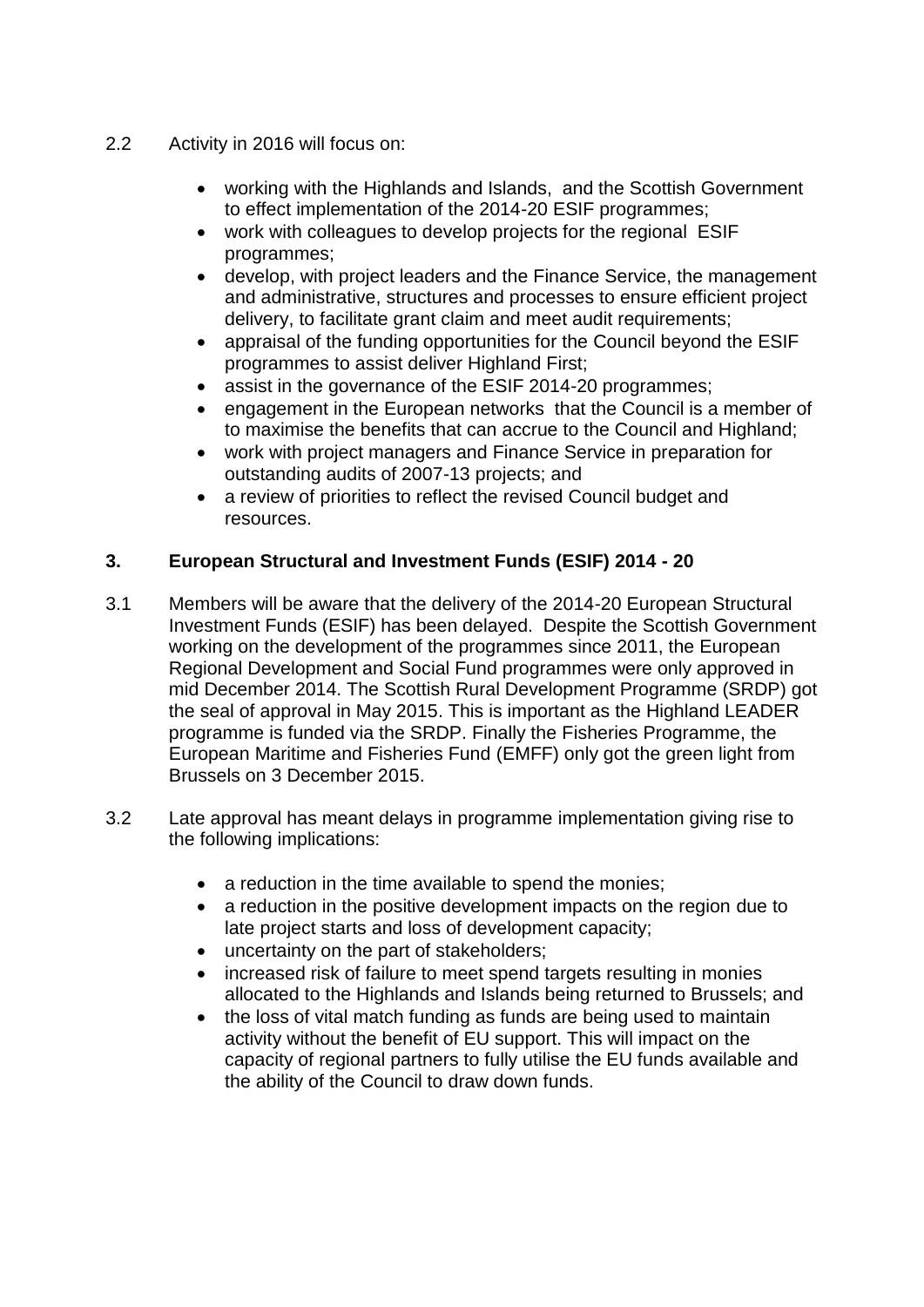3.3 The issues causing these delays are numerous, and unfortunately continue to emerge from the Scottish Government. The Council, as part of the Highlands and Islands European Partnership (HIEP), has written to the Scottish Government on this and has met with Ministers. However, delays continue and steps are in hand for further contact directly with relevant Ministers. A verbal update will be given to Members at the meeting.

## **4. Council Engagement with the European Structural and Investment Funds**

- 4.1 To date, the Council has submitted applications in support of:
	- Business Competitiveness the Council leads on this activity along with Highlands and Islands Enterprise (HIE). £1.18m has been sought to deliver a Highland wide growing business support package, including Graduate Placement Programme and growth and specialist advice services for small and medium sized businesses;
	- Strategic Employability Pipeline £5.1m is available for this Council led activity which will deliver youth work experience, positive pathways for young people, recruitment incentives, work experience opportunities and a programme to assist the third sector provide specialist employability services for those with particular barriers which stop them from accessing sustained employment. The bid in development is part dependent on the level of third sector match funding available;
	- Scotland's  $8^{th}$  City £1.067m of grant is being applied for this technology based collaboration between Scotland's seven cities. This will see the roll out of wi-fi across Inverness city centre; install real time travel information and the provision of public sector data sources. Project delivery is being co-ordinated by Glasgow City Council with the first round application being approved in December 2015. The second stage applications were submitted on 29 January 2016;
	- Green Infrastructure this fund is being co-ordinated by Scottish Natural Heritage (SNH) and will support the provision of green spaces and green transport links in Inverness. A bid for £350,000 will be made for the 1 April 2016 deadline; and
	- Social Inclusion and Poverty the first round application for £1.64m was approved on 22 January 2016. Second stage applications are being drafted for submission in April 2016. This intervention will address barriers to accessing services and employment for those in poverty and at risk of social exclusion. This will include an intensive support service providing one to one tailored support and outreach when people engage with other services at key life stages e.g. pregnancy, entering childcare or education. A further strand will address poverty within families with young children building on the success of the Highland Midwifery Project.
- 4.2 Whilst the number of funding streams supported by the EU has reduced, funds exist beyond the ESIF and the European team will review these opportunities as they align with Highland First. The following have been identified:
	- developing a low carbon economy;
	- green and sustainable transport: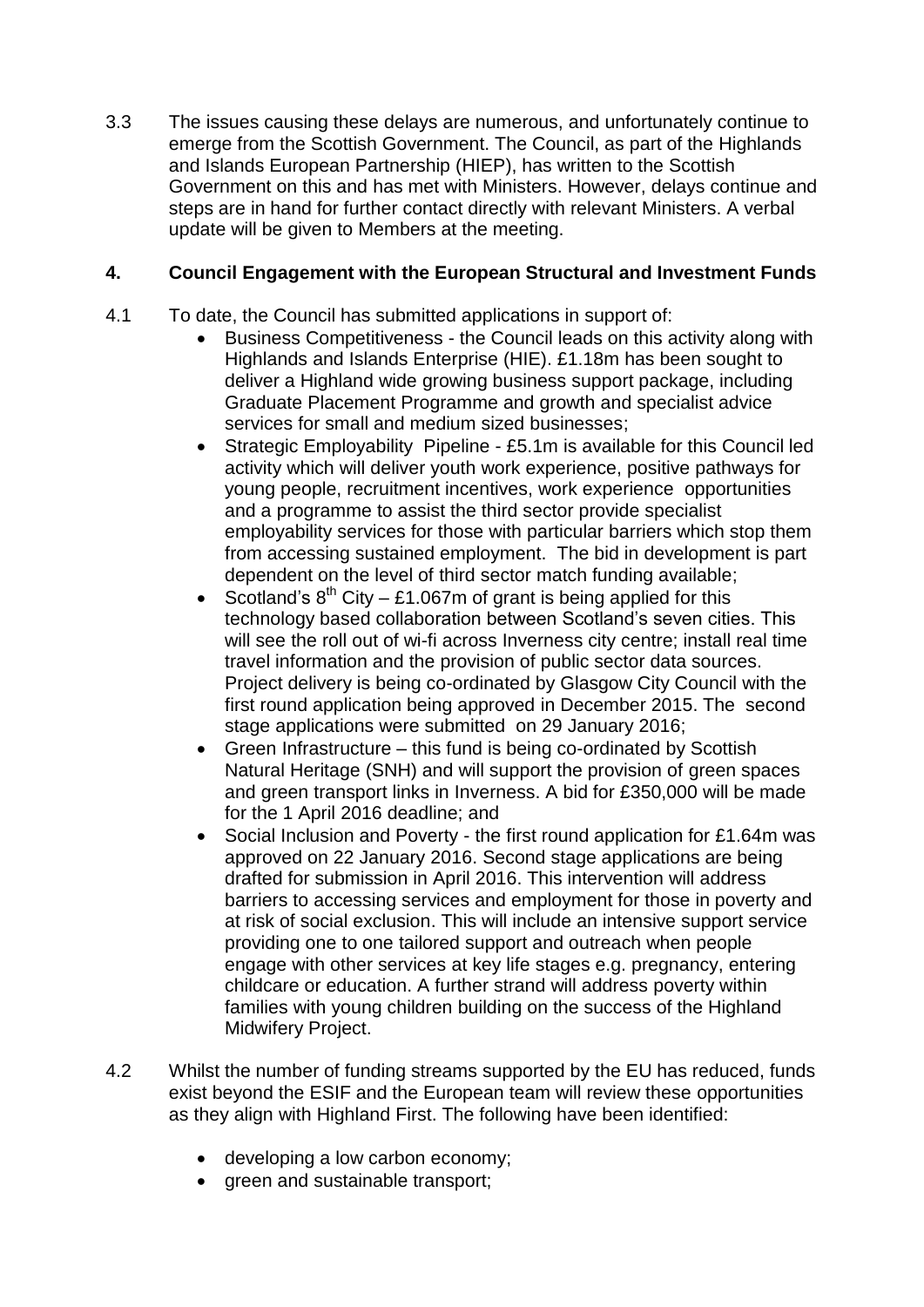- broadband roll out:
- resource efficiency;
- financial engineering;
- energy management; and
- waste management.
- 4.3 The sums of money that may accrue to the Council cannot be determined as this depends on the scope of any funding opportunity, the capacity of the Council to deliver and the availability of match funding.

### **5. E.U. Programme Governance**

- 5.1 The delivery of the 2014-20 European Structural Investment Fund programmes will be overseen by a number of Committees or groups. Currently the Council has the following representation:
	- Joint Programing Monitoring Committee Director of Development and Infrastructure;
	- Highlands and Islands Territorial Group Councillor Margaret Davidson;
	- Monitoring and Evaluation group Principal European Officer; and
	- Business Competitiveness Strategic Group European Officer.

The European Team work plan includes provision for the servicing of the above.

#### **6. Highlands and Islands European Partnership**

6.1 The Council is a member of the Highlands and Islands European Partnership (HIEP). The Partnership is one of the primary vehicles for lobbying in Europe, and has delivered success in the value of the current regional development programmes and in maintaining State Aid coverage for the region. Currently the Partnership has an office in Brussels, based in Scotland House, employing 1.5 FTE's. The Council currently pays £39,888 per annum to the running of the Partnership. This funding model is based on the local authorities paying 45% of a £160,000 budget with this share being allocated on the basis of population.

\*Highlands & Islands Enterprise, University of the Highlands & Islands and the seven local authorities - Argyll & Bute; Comhairle nan Eilean Siar; Highland; Moray, North Ayrshire (Arran and The Cumbraes only); Orkney and Shetland.

- 6.2 In line with established business practices, the operation of the Partnership was reviewed in 2015 with regular reports being presented to the Board. The review recommended the following:
	- the closure of the Brussels office;
	- the establishment of a membership based relationship with Scotland Europa;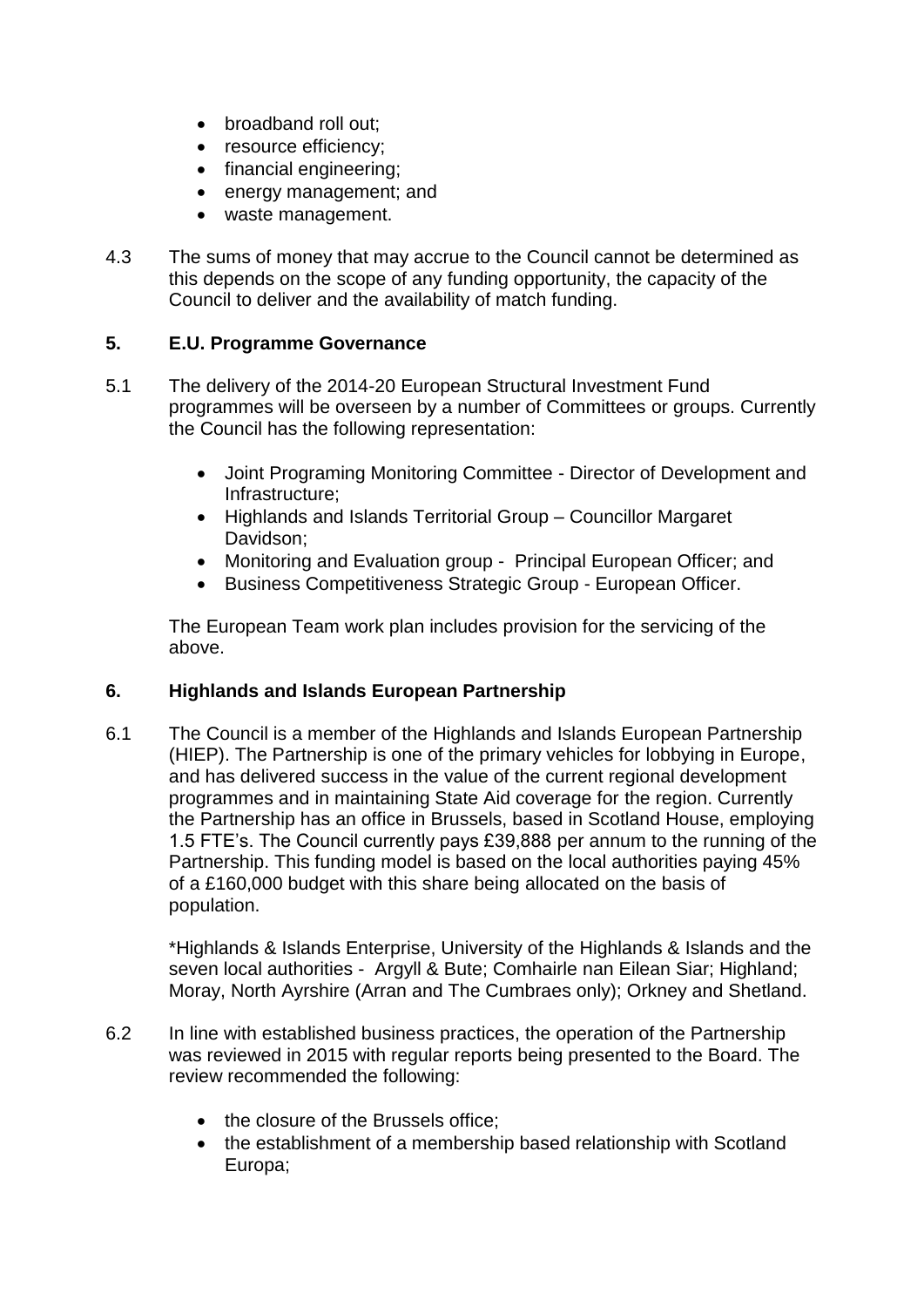- to build the regional presence within Team Scotland;
- the employment of a locally (Highlands and Islands) based officer to address the increased Scottish based work load associated with the 2014-20 regional development funds; and
- a move to a more equitable funding model.
- 6.3 These changes will deliver the following benefits:
	- access to intelligence via a team of 14 specialists in Scotland Europa as opposed to 1.5 generalists. This will be delivered via an annual work plan (contract) with Scotland Europa;
	- greater influence in the operation of team Scotland in Europe;
	- retention of the independence of the Partnership to lobby on Highlands and Islands issues;
	- a local resource to ease the workload of the officer group; and
	- an opportunity to revise the budget and realise budget savings.
- 6.4 The recommendations emerging from the review were approved by the Board on 30 November 2015. The Brussels staff were informed, in person, of the decision to close the office on 1 December 2015. Preliminary informal discussions have been entered into with Scotland Europa regarding membership and work contract.
- 6.5 In order to reflect discussion in the Board regarding the payment model, a revised budget of £96,500pa will be proposed to the Board. This budget and a revised funding model will see the Council contributing £18.010 pa, giving a saving of £21,878. The budget will fund membership of Scotland Europa, the engagement of a locally based staff member and Partnership lobbying and promotional activities.
- 6.6 The closure of the Brussels office will give rise to a redundancy cost. This is currently calculated as £157,000 (this may vary a little due to exchange rate fluctuations). Based on the existing funding model and the signed Partnership Agreement, the Council will be liable for £39,140. This will be met from provisions in the current 2015/16 European section budget (£20,000) and from the savings realised in the Council's contribution to HIEP in 2016/17 (£21,878).
- 6.7 In a move to promote greater inclusivity in the Partnership, HIE has indicated that it does not wish to continue to be the employer of HIEP staff. The Council has indicated that it is willing to act as employing agent for this externally funded post and it is proposed that the Council takes on this role. This would deliver the following benefits:
	- proximity to the Leader in her position as co-chair;
	- ease the work load on existing European section staff thus freeing up time to address other priorities;
	- retention of influence of what is produced in the name of the Partnership;
	- retention of influence on the agenda of the officer group and the Board: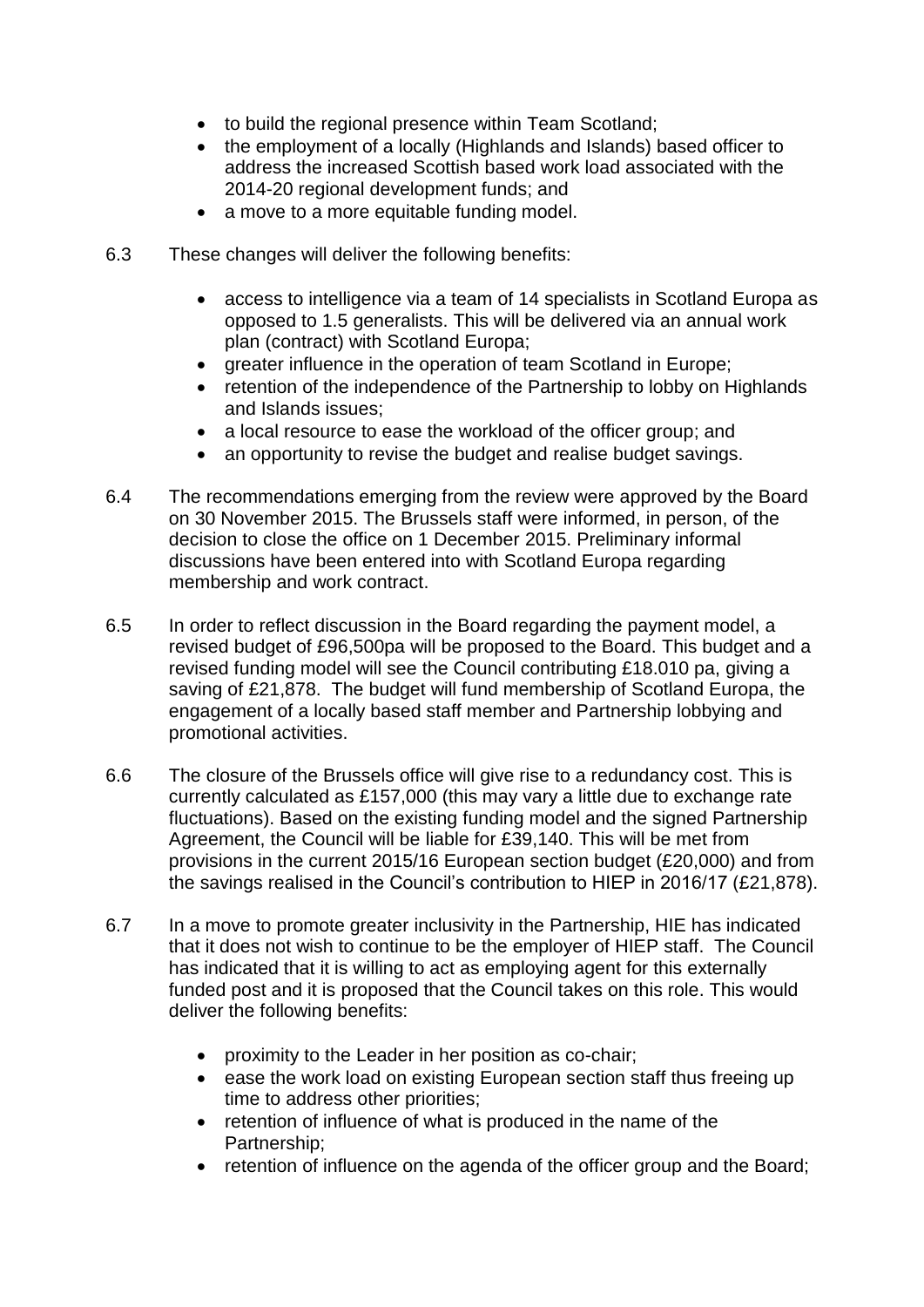and

- access to first hand intelligence from the work undertaken and contacts developed.
- 6.8 The cost to the Council will be neutral as all employer based costs associated with this post (salary, on costs and travel and subsistence etc.) will be met by the Partnership. The marginal costs of hosting this post will have to be met by the Council but these are currently being met by the Council anyway in providing the secretariat role for HIEP.
- 6.9 The job description is being finalised by the Partnership and on completion will be evaluated to ascertain the grading of the post within the Highland Council scheme and to fit with the budget available. The post will then be advertised and the postholder recruited in line with Highland Council protocols.

## **7. European Network Engagement**

- 7.1 The Council retains membership of the following European networks and is represented as follows:
	- Conference of Peripheral and Maritime Regions (CPMR) Councillor Isobel McCallum;
	- North Sea Commission (NSC) Councillor Richard Greene; alternate Scottish representative on the Executive Committee;
	- North Sea Commission Councillor Jimmy Gray, Chair of the Energy & Climate Change Group;
	- Euromontana Councillor Audrey Sinclair;
	- KIMO Councillor Richard Greene with Councillor George Farlow as alternate; and
	- Highlands & Islands European Partnership Councillor Margaret Davidson.
- 7.2 The Council is engaged in the following priorities work areas via these networks:
	- regional development policy (CPMR);
	- $\bullet$  indicators for the future allocation of EU development funds  $-$  (CPMR);
	- accessibility (of the periphery to the core of the EU) (CPMR);
	- energy & climate change (CPMR);
	- maritime Safety (CPMR);
	- macro regional strategy for the North Sea (NSC);
	- energy grids (NSC);
	- sustainable tourism (Euromontana);
	- young people in Mountain Areas (Euromontana);
	- marine litter (KIMO);
	- fish discard ban (KIMO); and
	- maritime safety (KIMO).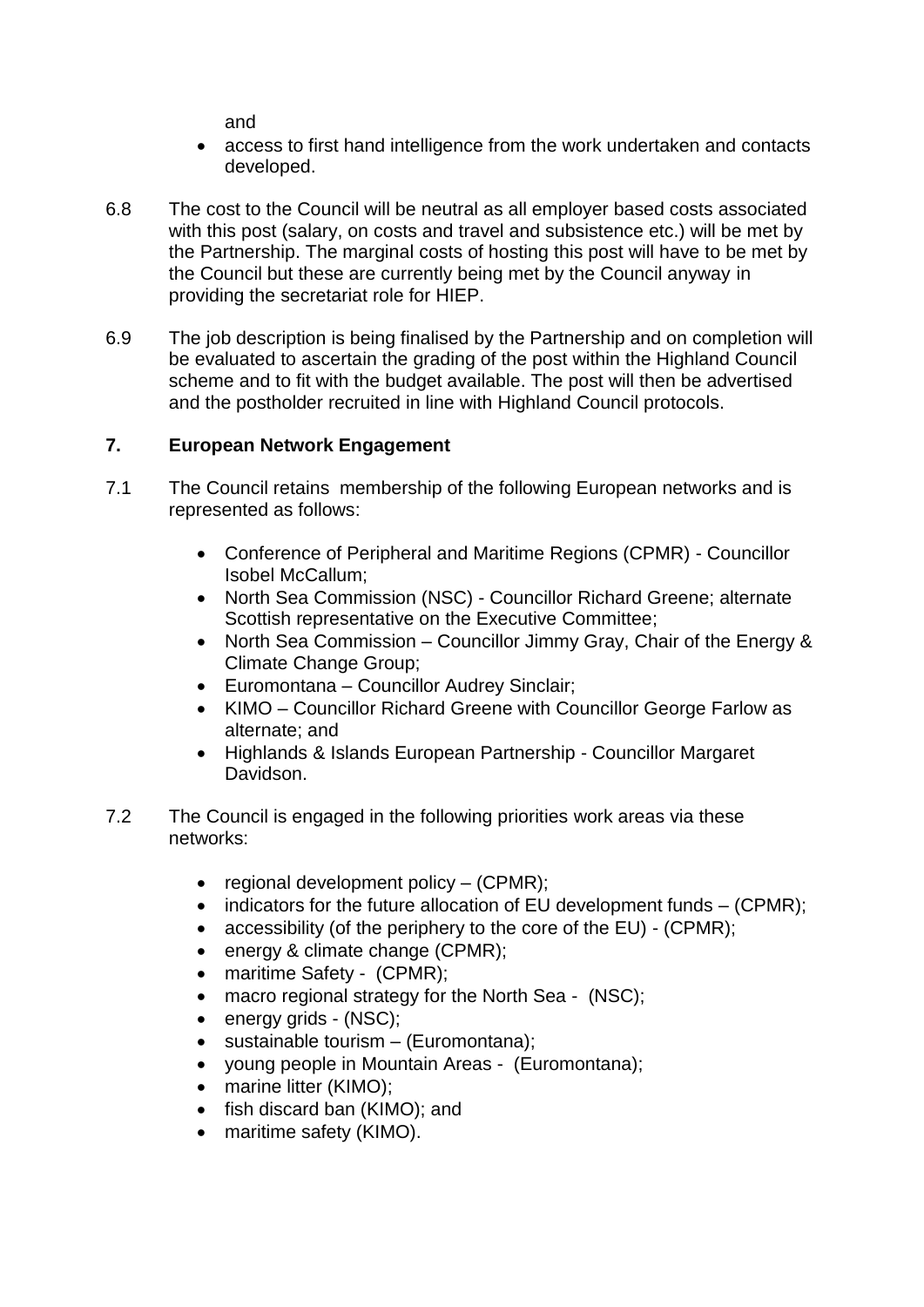7.3 In light of the current budgetary situation, and allied to the political desire to maintain the Council's presence in Europe and to deliver on the Council's goal of "…making the very best of all financial opportunities for the Highlands", it is proposed that the Council's membership of European networks is as follows:

### 7.3.1 CPMR

The Conference remains one of the most influential lobbying networks for local government in the European arena with a close working relationship with both the Commission and the Parliament. Its structure of thematic working groups is well placed for the Council to pursue its goals regarding eligibility for future regional development funds, equality of access of the periphery to the core of Europe, maritime safety, marine litter and energy & climate change. On this basis it is recommended that membership be retained.

## 7.3.2 The North Sea Commission

The Commission is at the heart of the debate on the future use of macroregional strategies as a vehicle for the future allocation and delivery of regional development funds. The NSC is also the main driver seeking to see the implementation of an integrated energy distribution grid for the North Sea basin. This will have major benefits for the residents of Highlands and for the region which has 25% of Europe's wind and wave energy potential. The Marine Resources group has been at the heart of policy development on the fish discard ban and marine litter whilst the Transport Group has been seeking to influence the structure of the pan European transport networks and will remain important post 2020. On this basis it is recommended that membership be retained for the coming year but that this be reviewed to ensure value to the region and separation from the work of the CPMR.

#### 7.3.3 Euromontana

Like the CPMR, Euromontana has a positive and pro-active working relationship with the European Commission and Parliament. Given the proposals emerging from Brussels for an EU rural policy the Council is recommended to retain membership for a further year. In addition, the work on tourism and the retention of young people in mountain areas is of benefit to the Highlands.

## 7.3.4 KIMO

Council engagement in the organisation has increasingly been confined to attending meetings of the UK network with a focus on marine litter, maritime safety and the discard ban. These issues can be addressed by the CPMR and the North Sea Commission and in light of this it is recommended that membership be terminated.

7.3.5 Highlands and Islands European Partnership As the main vehicle for engaging with the Scottish Government and the Brussels institutions retention of membership is recommended.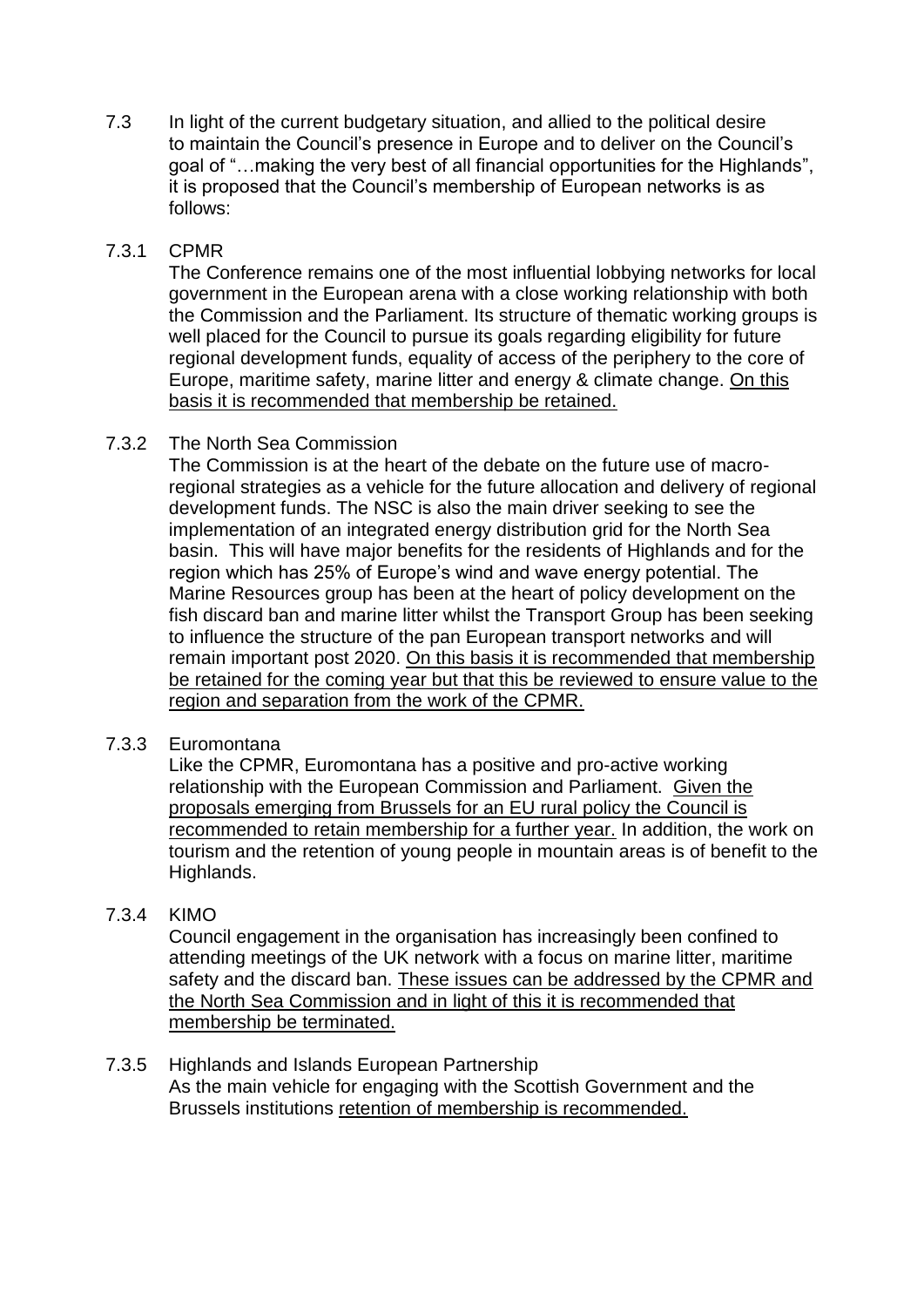#### **8. External Engagement**

8.1 European Parliament - two video conferences were held with the Scottish MEPs in 2015. Time constraints led to rushed proceedings but their value as a means of keeping in touch with the MEP's was appreciated and it is proposed that these continue in 2016 via HIEP.

### **9. Priority Review**

9.1 Given the changes that will take place in the Council over the coming months it is proposed that the priorities for Council engagement with Europe be reviewed to reflect resources available.

### **10. Implications**

### 10.1 Resource

This report highlights the importance to the Council of the European Union as a source of funding, experience exchange and learning. The report sets out the steps that will be taken to ensure the maximum benefit accrues to the Council from its engagement with the E.U. The engagement of an officer for HIEP will be cost neutral as these will be fully met by the Partnership.

### 10.2 Risk

The following risks have been identified:

- the loss of EU funds to the region due to failure to meet programme spend targets;
- loss of development impacts from the 2014-20 ESIF programmes due to delays in effective implementation;
- loss of money accruing to the Council as a result of the use of match funding to maintain activity in the absence of EU funding due to delays in implementation of the ESIF programmes; and
- the engagement of the HIEP officer and the winding up of the Partnership.

The first three will be addressed by a pro-active engagement with the Scottish Government as set out at 3.3. The last risk will be addressed via the terms of employment and the one year notice required by Partners to leave or wind up the Partnership. Redundancy costs, if any, are built into the Partnership Agreement as noted at 6.6.

## 10.3 Climate Change/Carbon Clever

There are only positive climate change implications arising from this report as the ESIF will require positive impacts and the funds will be used to support low carbon activities such as travel and materials re-use across the Highlands.

## 10.4 Equalities

There are no negative implications arising from this report but it should be noted that E.U. funding is only approved to projects that either positively address equality issues or have no negative impacts on equal equalities.